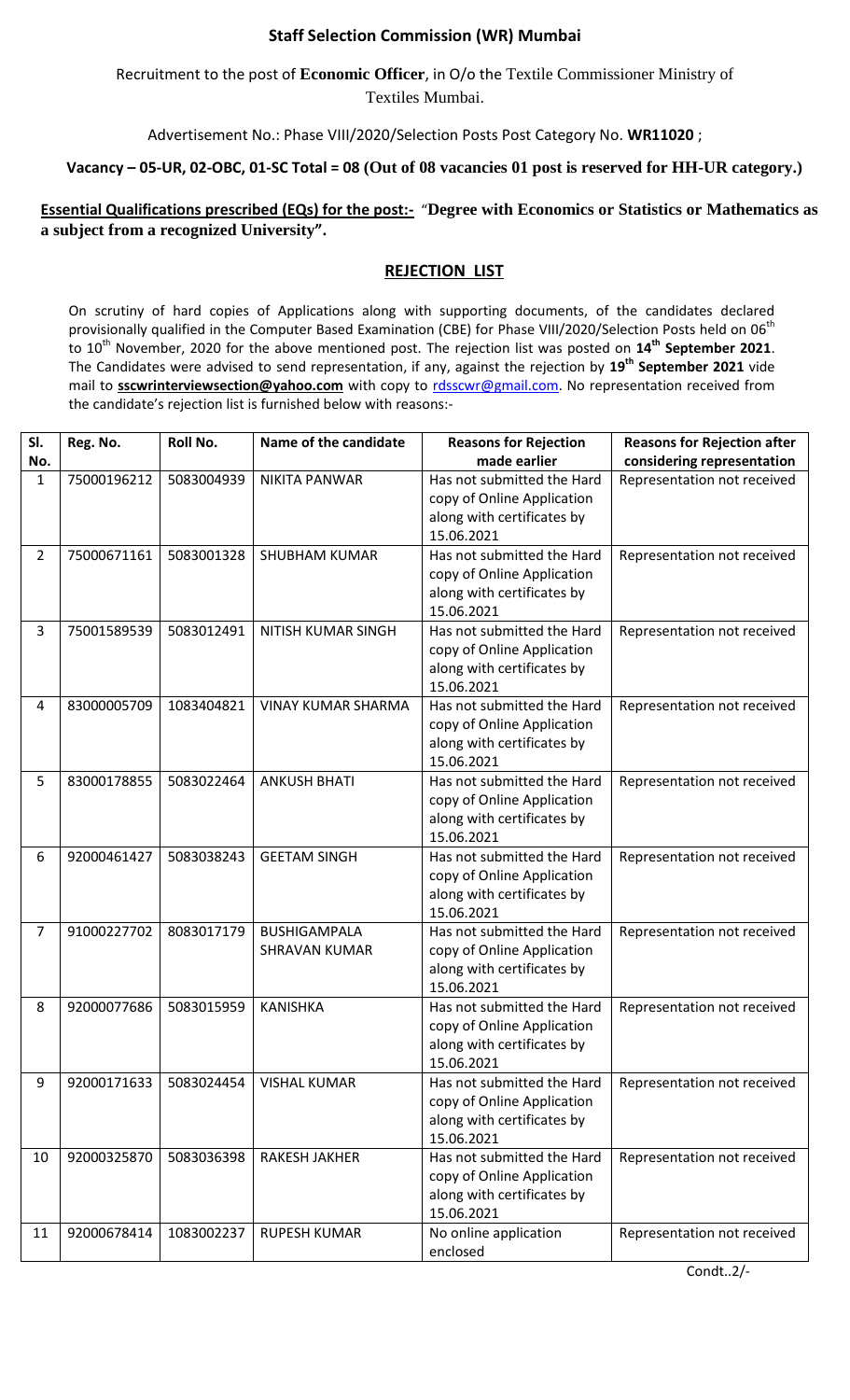| SI.<br>No. | Reg. No.    | Roll No.   | Name of the candidate   | <b>Reasons for Rejection</b><br>made earlier             | <b>Reasons for Rejection after</b><br>considering representation |
|------------|-------------|------------|-------------------------|----------------------------------------------------------|------------------------------------------------------------------|
| 12         | 93000051494 | 1083301560 | DIKSHA KANNOJIA         | Has not submitted the Hard                               | Representation not received                                      |
|            |             |            |                         | copy of Online Application                               |                                                                  |
|            |             |            |                         | along with certificates by<br>15.06.2021                 |                                                                  |
| 13         | 20000702788 | 5083036965 | AKANKSHA SHARMA         | Has not submitted the Hard                               | Representation not received                                      |
|            |             |            |                         | copy of Online Application<br>along with certificates by |                                                                  |
|            |             |            |                         | 15.06.2021                                               |                                                                  |
| 14         | 20000936966 | 5083044648 | <b>GAURAV RAJVADHA</b>  | Has not submitted the Hard                               | Representation not received                                      |
|            |             |            |                         | copy of Online Application                               |                                                                  |
|            |             |            |                         | along with certificates by<br>15.06.2021                 |                                                                  |
| 15         | 85000006781 | 5083015860 | PANKAJ AHLAWAT          | Has not submitted the Hard                               | Representation not received                                      |
|            |             |            |                         | copy of Online Application                               |                                                                  |
|            |             |            |                         | along with certificates by                               |                                                                  |
| 16         | 93000426215 | 1083503478 | RAM KRISHNA VERMA       | 15.06.2021<br>Has not submitted the Hard                 | Representation not received                                      |
|            |             |            |                         | copy of Online Application                               |                                                                  |
|            |             |            |                         | along with certificates by                               |                                                                  |
|            |             |            |                         | 15.06.2021                                               |                                                                  |
| 17         | 93000159295 | 1083201445 | <b>AMAN KUMAR</b>       | Has not submitted the Hard                               | Representation not received                                      |
|            |             |            |                         | copy of Online Application<br>along with certificates by |                                                                  |
|            |             |            |                         | 15.06.2021                                               |                                                                  |
| 18         | 20000722395 | 9971002957 | ANIL KARWASARA          | Has not submitted the Hard                               | Representation not received                                      |
|            |             |            |                         | copy of Online Application                               |                                                                  |
|            |             |            |                         | along with certificates by<br>15.06.2021                 |                                                                  |
| 19         | 93000048623 | 1083201399 | <b>ABHISHEK YADAV</b>   | Has not submitted the Hard                               | Representation not received                                      |
|            |             |            |                         | copy of Online Application                               |                                                                  |
|            |             |            |                         | along with certificates by                               |                                                                  |
| 20         | 40000910642 | 2083008939 | SARWAN KUMAR SHAW       | 15.06.2021<br>Has not submitted the Hard                 | Representation not received                                      |
|            |             |            |                         | copy of Online Application                               |                                                                  |
|            |             |            |                         | along with certificates by                               |                                                                  |
|            |             |            |                         | 15.06.2021                                               |                                                                  |
| 21         | 50000801980 | 4083200418 | <b>RAHUL SINGH RANA</b> | Has not submitted the Hard<br>copy of Online Application | Representation not received                                      |
|            |             |            |                         | along with certificates by                               |                                                                  |
|            |             |            |                         | 15.06.2021                                               |                                                                  |
| 22         | 85000206664 | 9971019174 | <b>KAMBLE VIKRAM</b>    | Has not submitted the Hard                               | Representation not received                                      |
|            |             |            | <b>NAWNATH</b>          | copy of Online Application<br>along with certificates by |                                                                  |
|            |             |            |                         | 15.06.2021                                               |                                                                  |
| 23         | 93000436309 | 1083301502 | SALIL BHARDWAJ          | Has not submitted the Hard                               | Representation not received                                      |
|            |             |            |                         | copy of Online Application                               |                                                                  |
|            |             |            |                         | along with certificates by<br>15.06.2021                 |                                                                  |
| 24         | 93000519923 | 5083030560 | PRAVEEN KUMAR           | Has not submitted the Hard                               | Representation not received                                      |
|            |             |            | YADAV                   | copy of Online Application                               |                                                                  |
|            |             |            |                         | along with certificates by                               |                                                                  |
| 25         | 94000035701 | 7083100324 | SHAMSHER                | 15.06.2021<br>Has not submitted the Hard                 | Representation not received                                      |
|            |             |            |                         | copy of Online Application                               |                                                                  |
|            |             |            |                         | along with certificates by                               |                                                                  |
|            |             |            |                         | 15.06.2021                                               |                                                                  |
| 26         | 94000093424 | 2083015724 | SOUVIK DEBNATH          | Has not submitted the Hard<br>copy of Online Application | Representation not received                                      |
|            |             |            |                         | along with certificates by                               |                                                                  |
|            |             |            |                         | 15.06.2021                                               |                                                                  |
| 27         | 94000507125 | 5083010453 | <b>PRAVEEN</b>          | Has not submitted the Hard                               | Representation not received                                      |
|            |             |            |                         | copy of Online Application<br>along with certificates by |                                                                  |
|            |             |            |                         | 15.06.2021                                               |                                                                  |
|            |             |            |                         |                                                          |                                                                  |